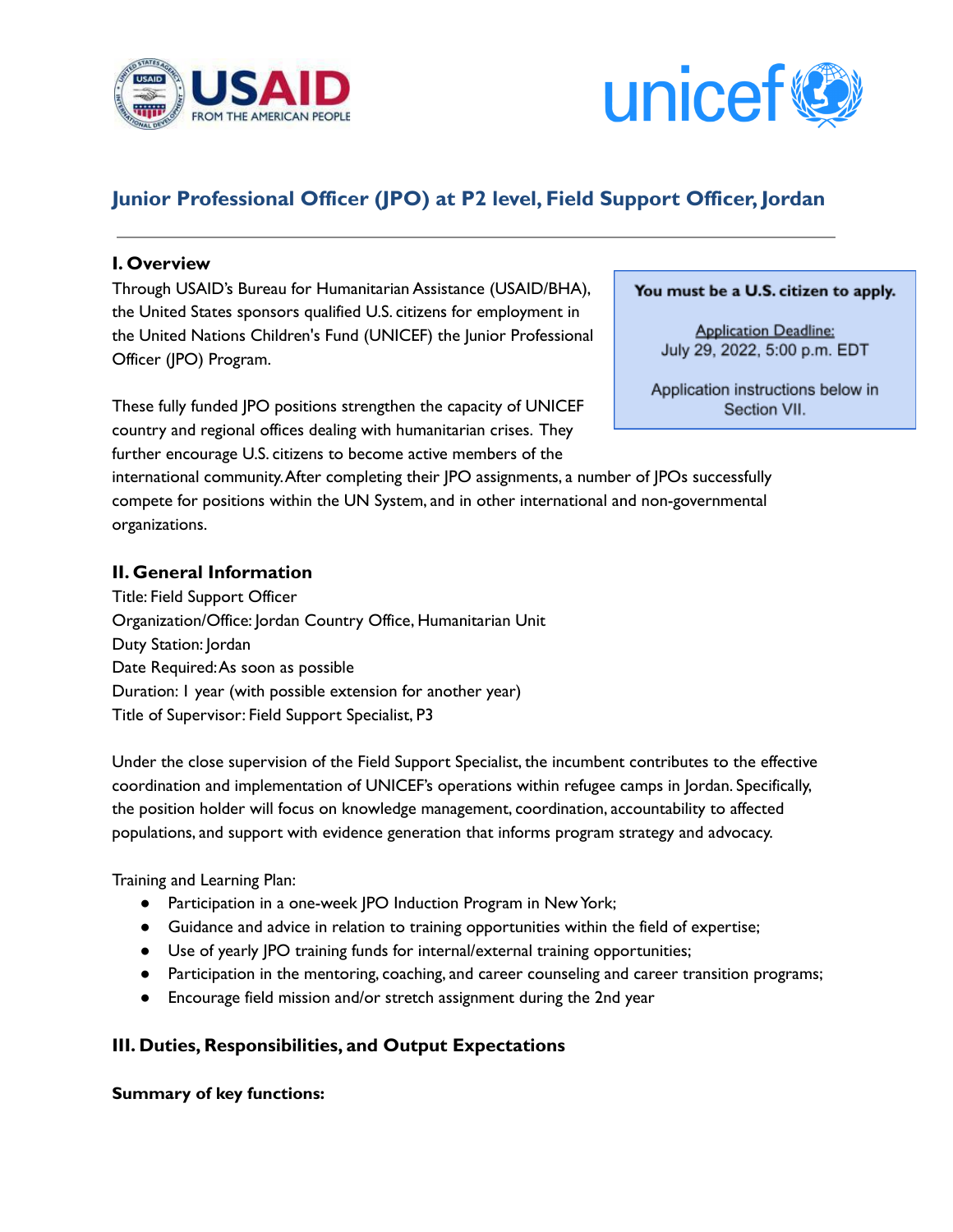



- Coordination with key camp stakeholders
	- o Establish effective working relations with other humanitarian partners and relevant government counterparts, ensuring smooth coordination and implementation of programs in camps.
	- o Represent UNICEF in meetings with key partners and stakeholders.
- Support to programme implementation in camps
	- o Support the coordination, implementation and review of UNICEF's programs in camps and surrounding communities, including promoting cross-sectoral coordination and inter-agency collaboration.
	- o Undertake any special assignments required by the management in relation to quick assessments, in-depth analyses, coordination with key stakeholders, reporting, associated with field interventions.
- Promotion of refugee participation
	- o Ensure harmonized mechanisms are in place to support effective accountability to beneficiaries.
	- o Ensure mechanisms are in place for effective and meaningful refugee participation within UNICEF programs and at the camp level, with a specific focus on children and youth participation.
- Knowledge management, fundraising and advocacy
	- o Support the coordination of donor, media and other visits to camps, and the provision of up-to-date briefings on UNICEF's activities.
	- o Contribute to the development of information briefs, knowledge management products and communication materials pertaining to UNICEF's operations in camps.
	- o Contribute to the identification of core advocacy concerns in the camps.
	- o Document all key camp meetings and ensure action points are followed up on in coordination with sections;
	- o Contribute in producing relevant fact sheets, briefing notes and position papers on UNICEF's operations in the camps;
	- o Compile, document and contribute to the dissemination of lessons learnt pertaining to UNICEF's operations in camps.

#### **Impact of Results:**

1. Effective analysis of available data regarding the evolving situation of children in camps and its implications to the operation are timely provided. Supports constant flow of information and communication crucial for the planning and implementation of UNICEF's camp response.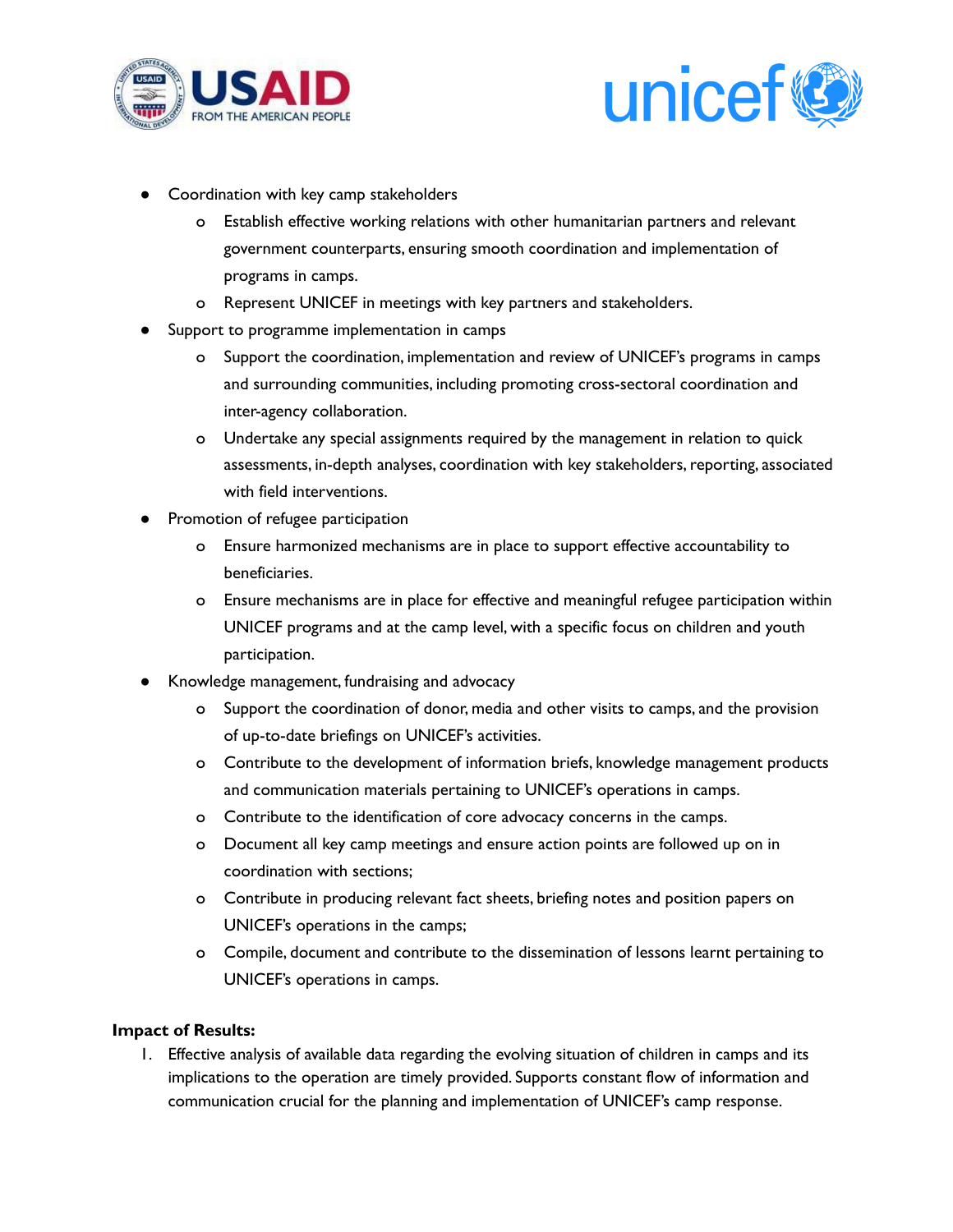



- 2. Professional support is provided to establish facts and needs, coordinate assessments, and determine priorities and appropriate interventions by UNICEF.
- 3. Effective coordination with camp stakeholders and adequate monitoring support timely and cost efficient programme delivery in camps.
- 4. Substantive inputs are provided in the implementation and review of the UNICEF camp strategy, and in the mobilization of donor funding.
- 5. Lessons learnt from UNICEF's camp operations experience are collected and analyzed for adoption of best practices and standards. Longer-term requirements.

## **IV. Eligibility**

| Education:  | University degree in one of the following fields: social sciences, public administration, |
|-------------|-------------------------------------------------------------------------------------------|
|             | law, public health, nutrition, international relations, business administration or other  |
|             | related disciplines.                                                                      |
| Experience: | Two years of relevant professional work experience at the national or international       |
|             | level in program/project development, planning, implementation, monitoring,               |
|             | evaluation, or administration. Field work experience is highly desirable.                 |
| Languages:  | Oral and written proficiency in English is required. Knowledge of another official UN     |
|             | language or a local language is an asset.                                                 |

## **Competency Profile**

#### **● CoreValues**

- o Commitment
- o Diversity and inclusion
- o Integrity

#### **● Core Competencies**

- **o** Communication (II)
- **o** Working with people (II)
- **o** Drive for results (II)

## **● Functional Competencies:**

- **o** Persuading and Influencing [II]
- o Applying Technical Expertise [II]
- o Planning and Organizing [II]
- o Adapting and Responding to Change [II]
- o Coping with Pressure and Setbacks [II]

## **V. Background Information**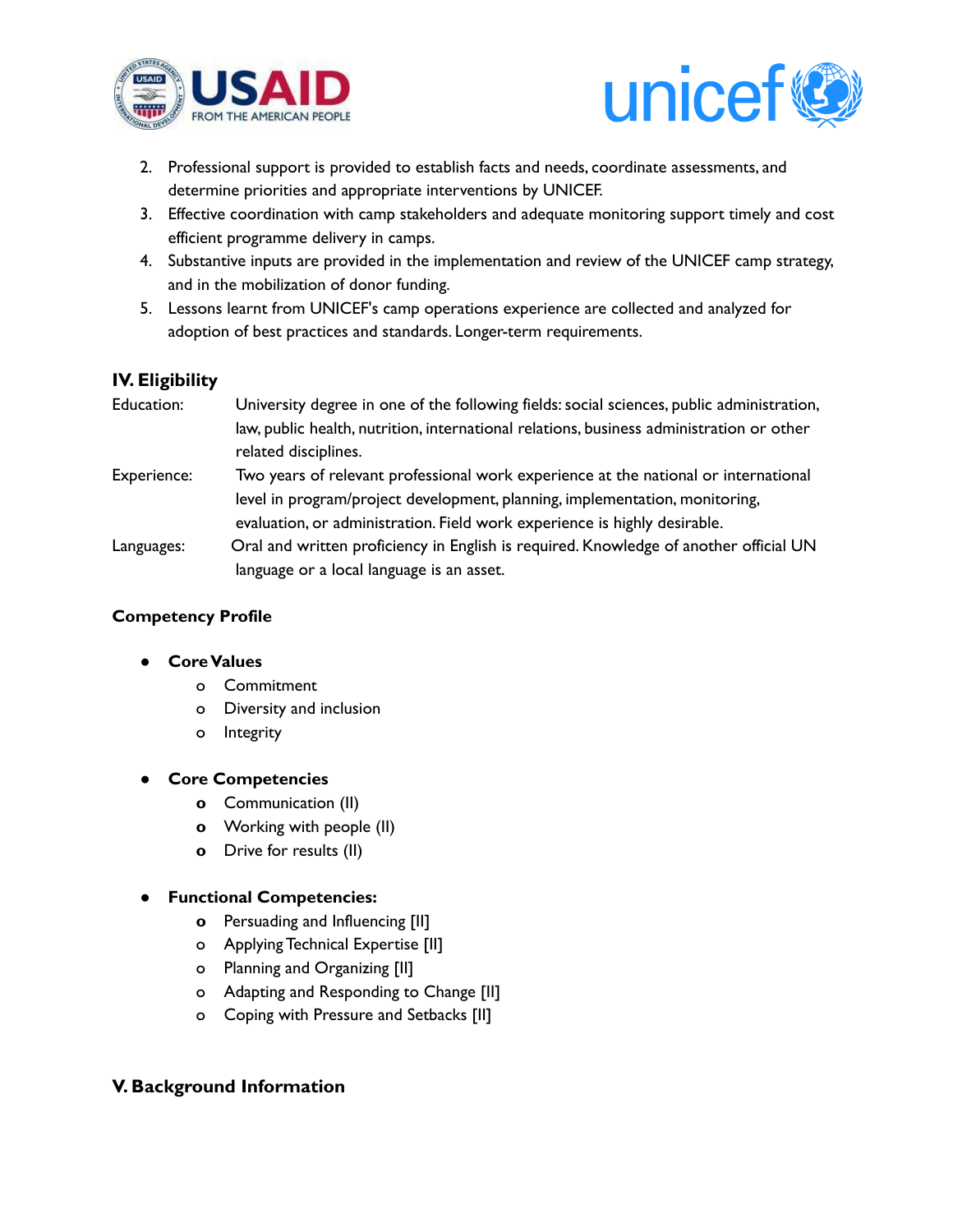



The fundamental mission of UNICEF is to promote the rights of every child, everywhere, in everything the organization does — in programs, in advocacy and in operations.The equity strategy, emphasizing the most disadvantaged and excluded children and families, translates this commitment to children's rights into action. For UNICEF, equity means that all children have an opportunity to survive, develop and reach their full potential, without discrimination, bias or favoritism.To the degree that any child has an unequal chance in life — in its social, political, economic, civic, and cultural dimensions — her or his rights are violated.There is growing evidence that investing in the health, education and protection of a society's most disadvantaged citizens — addressing inequity — not only will give all children the opportunity to fulfill their potential but also will lead to sustained growth and stability of countries.This is why the focus on equity is so vital. It accelerates progress towards realizing the human rights of all children, which is the universal mandate of UNICEF, as outlined by the Convention on the Rights of the Child, while also supporting the equitable development of nations.

According to the UNHCR, there are over 650,000 Syrian refugees registered in the country, 52% of whom are children.Around 20% of all registered Syrian refugees live in four refugee camps located close to the Syrian border: Zaatari, Azraq, King Abdullah and Emirati Jordanian Camps. UNICEF has been on the ground in the camps since they were established, leading the provision ofWater, Sanitation and Hygiene (WASH) and Education services as well as being an active member of the protection and health and nutrition sectors. UNICEF's'most likely' planning scenario involves Syrian refugee camps in Jordan continuing to host approximately 150,000 refugees. In this scenario, UNICEF would retain the accountability to ensure that children living in these camps –more than half of the population – are able to realize their rights to survival, protection and development.With the crisis entering its ninth year, there is a need to ensure the continued realization of these rights through the forecasted drawdown in international attention and funding, with a focus on sustainable, community-managed and cost-efficient programming approaches, as well as improved evidence generation and knowledge management.The needs and vulnerabilities of Syrian refugees have been further exacerbated by the COVID-19 crisis and its secondary impacts.This is particularly true in refugee camps where congested living conditions coupled with movement restrictions and limited livelihood opportunities are placing refugees at greater risk. Children are bearing the brunt of secondary impacts, with increased in violence in the household and negative coping strategies such as

child marriage and child labour.Access to education, health and other services have also seen regular disruptions. Continuous monitoring of the situation of children in the camps, along with an ongoing analysis of the situation in Syria, also needs to inform longer-term strategies for effective support to refugees.

#### **VI.Application Instructions**